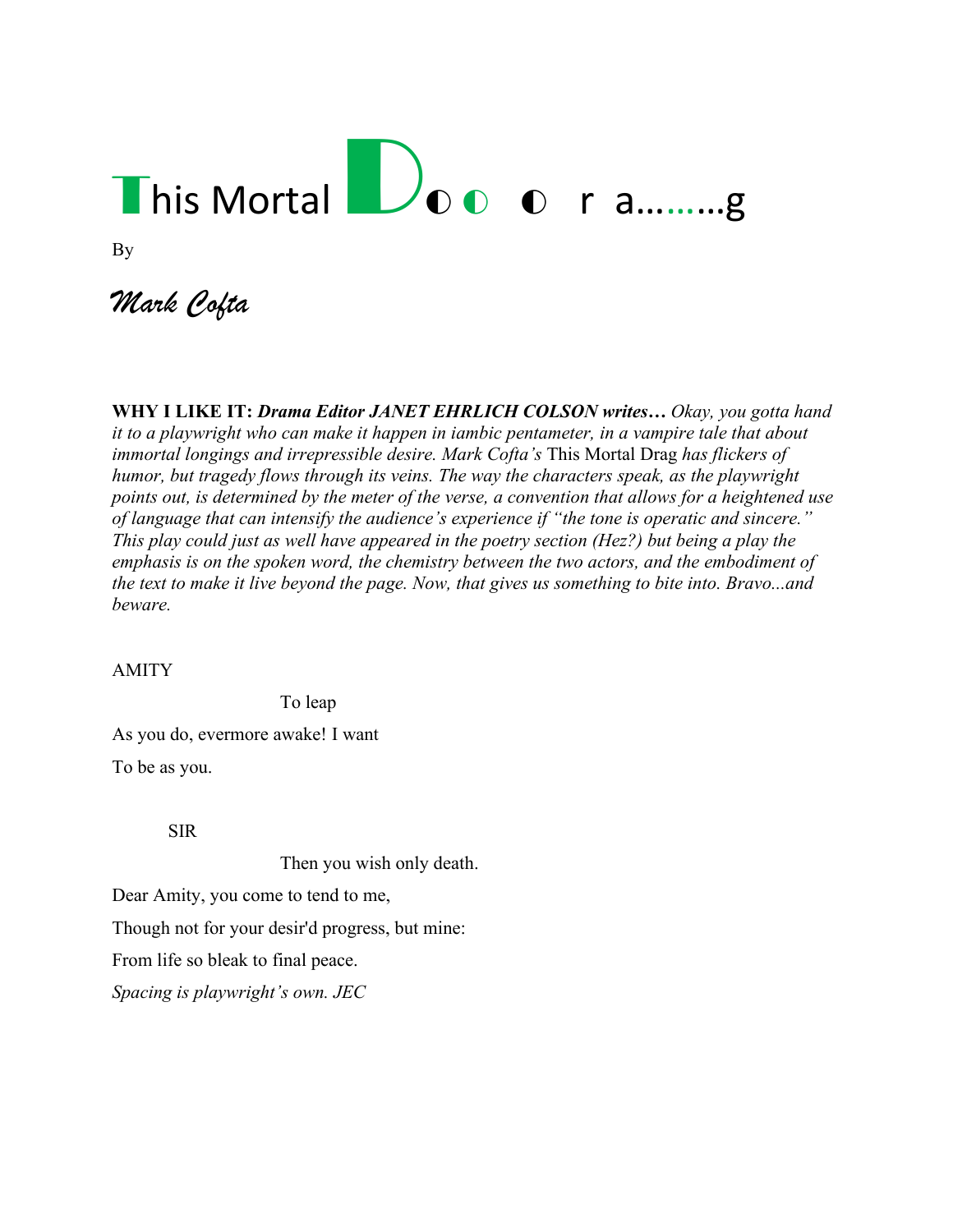## This Mortal Drag by Mark Cofta

*Note: This is not a melodrama or parody. The tone is operatic and sincere. Please restrain any impulse to ham this up with a Transylvanian accent for Sir or reducing Amity to a breathy girlvictim. They're both resolute. The verse is iambic pentameter, which should provide clues about how to speak it.*

*Sir, older than he looks Amity, younger than she thinks* 

*A quiet place, elegant but grim.* 

*SIR alone, contemplative* 

#### SIR

To think I bide alone, wait for a wench. Relief cannot arrive in time for me. I crave the peace that waits beyond this hell Of death, of pain, the weight of thousands slain For sport and sustenance, amusements in despair That I, poor ghoul, do yearn to test myself. The cosmic jest will land at last on me And they, my fare, will cheer from graves long cold And know that I, their fate, do no more roam The night. Will I live on in tales of fear? Or someday be a source of glee to shock The kin-der each All Hallows' Eve --

*A noise off.* 

She's here.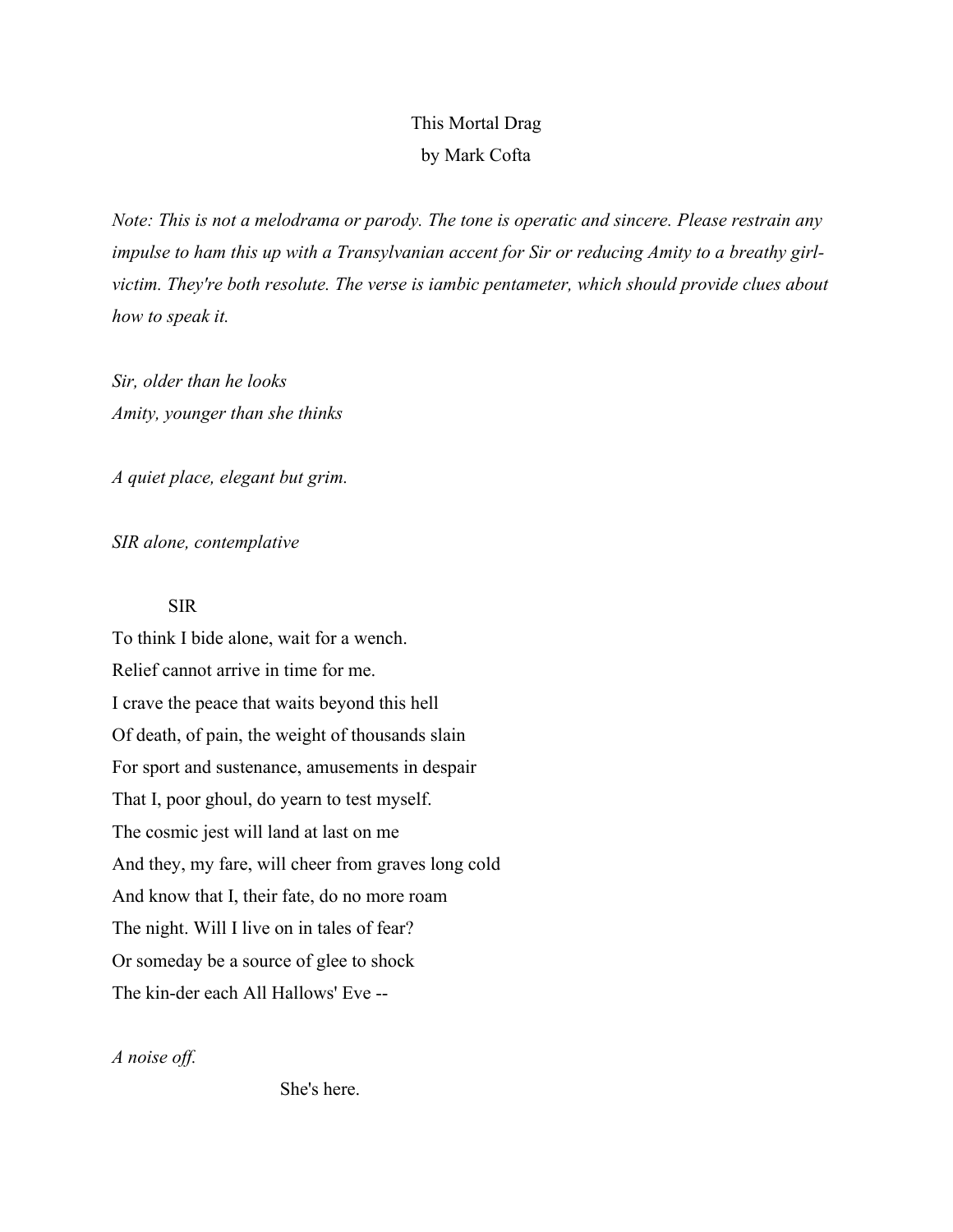*SIR tries to compose himself. He's not very good at it tonight.* 

*AMITY enters, does not see SIR.* 

#### AMITY

My needs are vast and could be met tonight. Just Sir can render me perpetual. I yearn to be ador'd. And fear'd. Adore My grace and fear my menace 'neath. Respect. No longer meek. When I arrive the mob Should stop and look to me for clue of what To do and cue for what to say. And next To me, my prince and sire, the only Sir --

*AMITY stops as SIR steps into her view.* 

## AMITY

At last, I meet immortal Sir! Your ex -- *[-- cellancy]*

*AMITY tries to kneel, but SIR stops her.* 

## SIR

-- Girl please, no flummery, it chafes my soul.

## AMITY

To me you are a god and I need you.

#### SIR

But child, it's I who must what you possess.

AMITY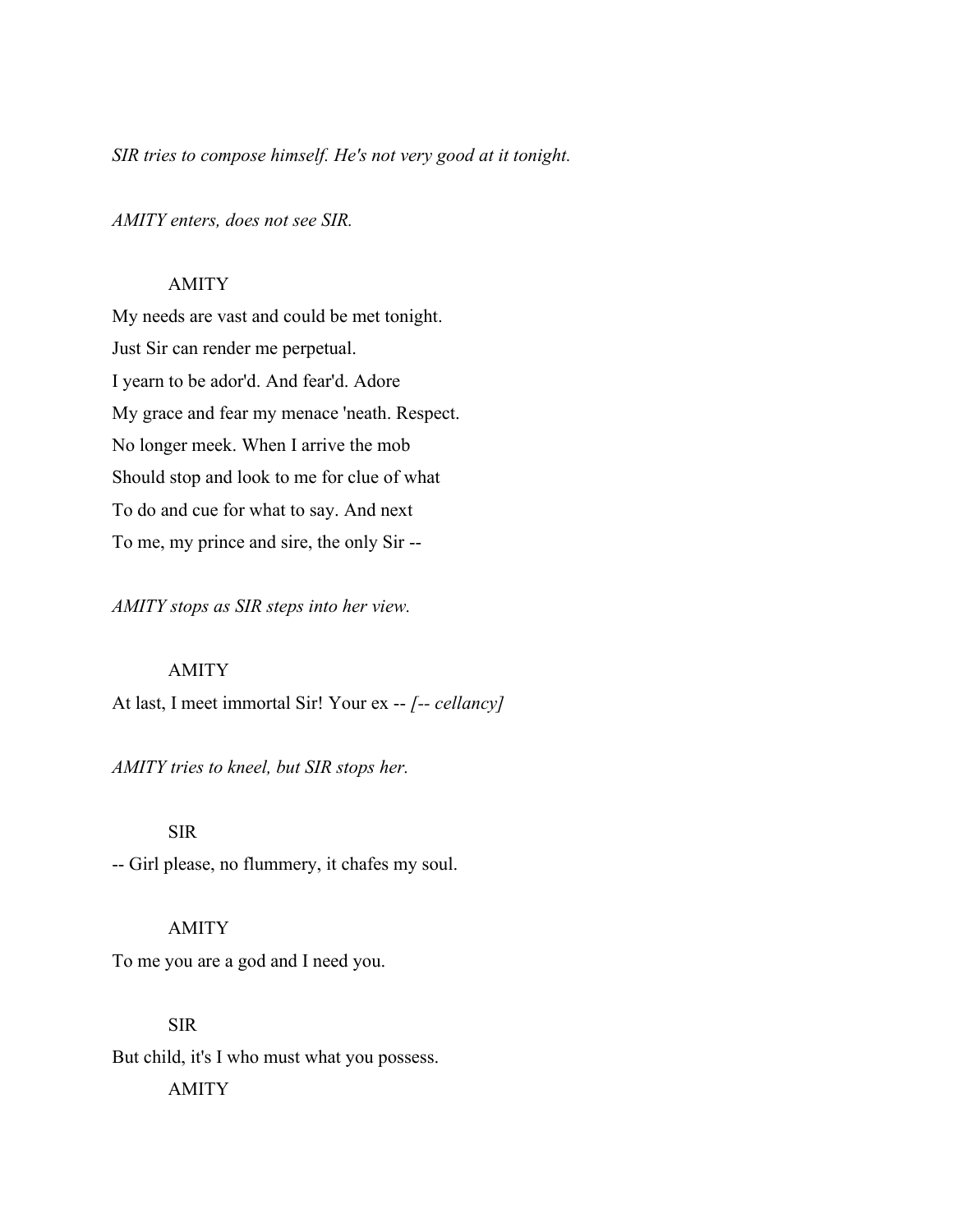What little I can give is yours at will; Just name a wish and I am yours to take. My crimson gore will nourish your --

SIR

--now cease!

## AMITY

But Sir am I not call'd to quench your thirst, And through your artistry become as you?

## SIR

Dear nymph, what name do living men lend you?

## AMITY

Of them who know me not my name is Marr; The few who care to see my light call me By Amity, though that terms not a girl Nor boy in these bleak days we toil and mold Till end. But we who know your comeliness Aspire to brand our cause with high degree And give to you, in humble sense, what you Proffer unto we fortunate few: life, Succeeding quietus.

## SIR

The course you seek

Is animated necrosis.

## AMITY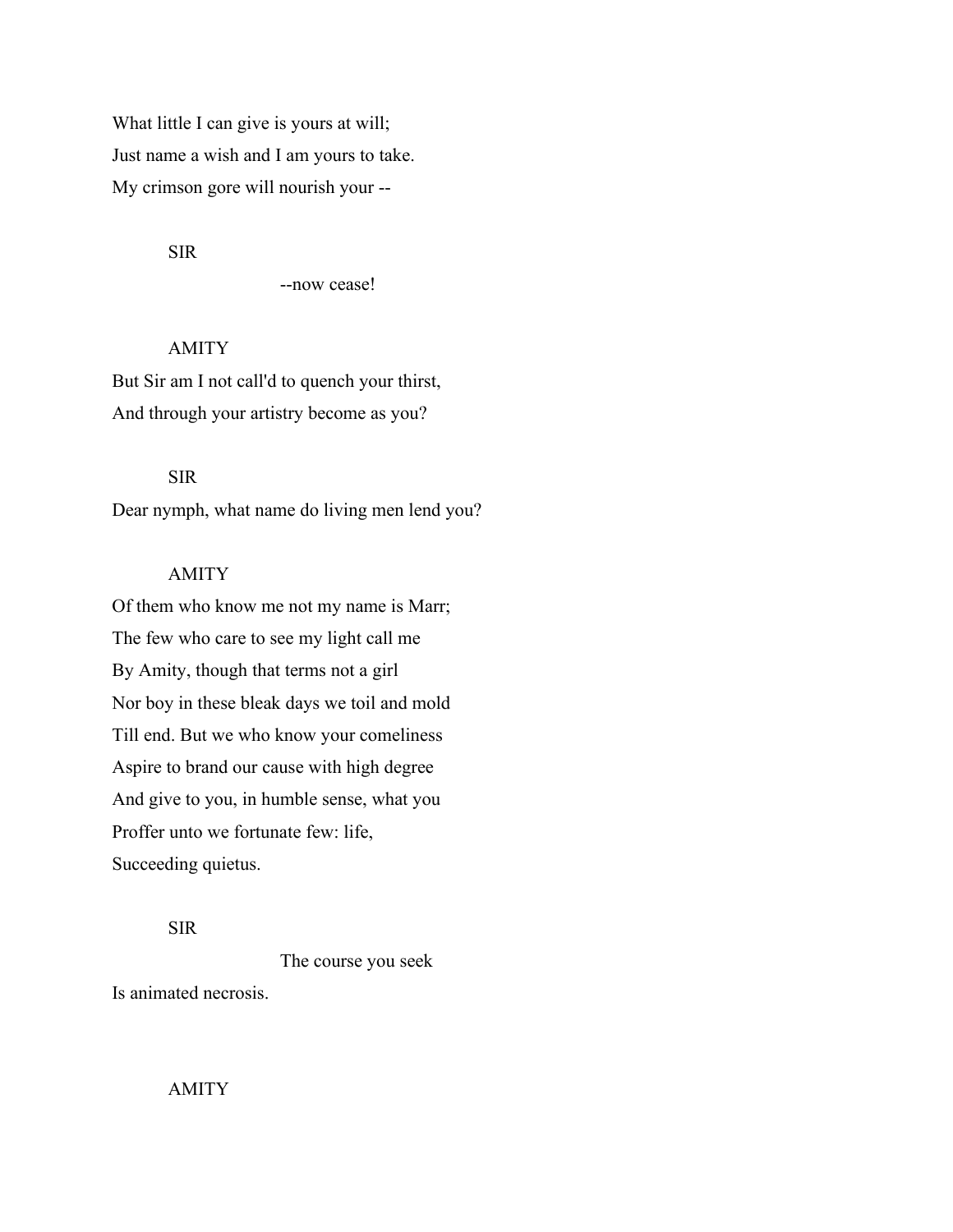#### To leap

As you do, evermore awake! I want To be as you.

#### SIR

Then you wish only death. Dear Amity, you come to tend to me, Though not for your desir'd progress, but mine: From life so bleak to final peace.

#### AMITY

#### Please, no!

## SIR

Yes, I will not your sweet breath cease, but charge You now to end continuance of my Ghost stroll, this draggy imitation you Find so alluring, so preferable To life in shine and brilliancy that you And all with breath afflicted waste in dreams Of blood and ice, of hush and lull, and worst Of all, the agony of aloofness. Just desolate and penitent, alone.

#### AMITY

I won't believe your words, oh Sir, your life Of centuries is priz'd by all who roam The dark. To feel what you have known so long Does fill my dreams beyond all earthly worth. Come take me and in blood you make me whole.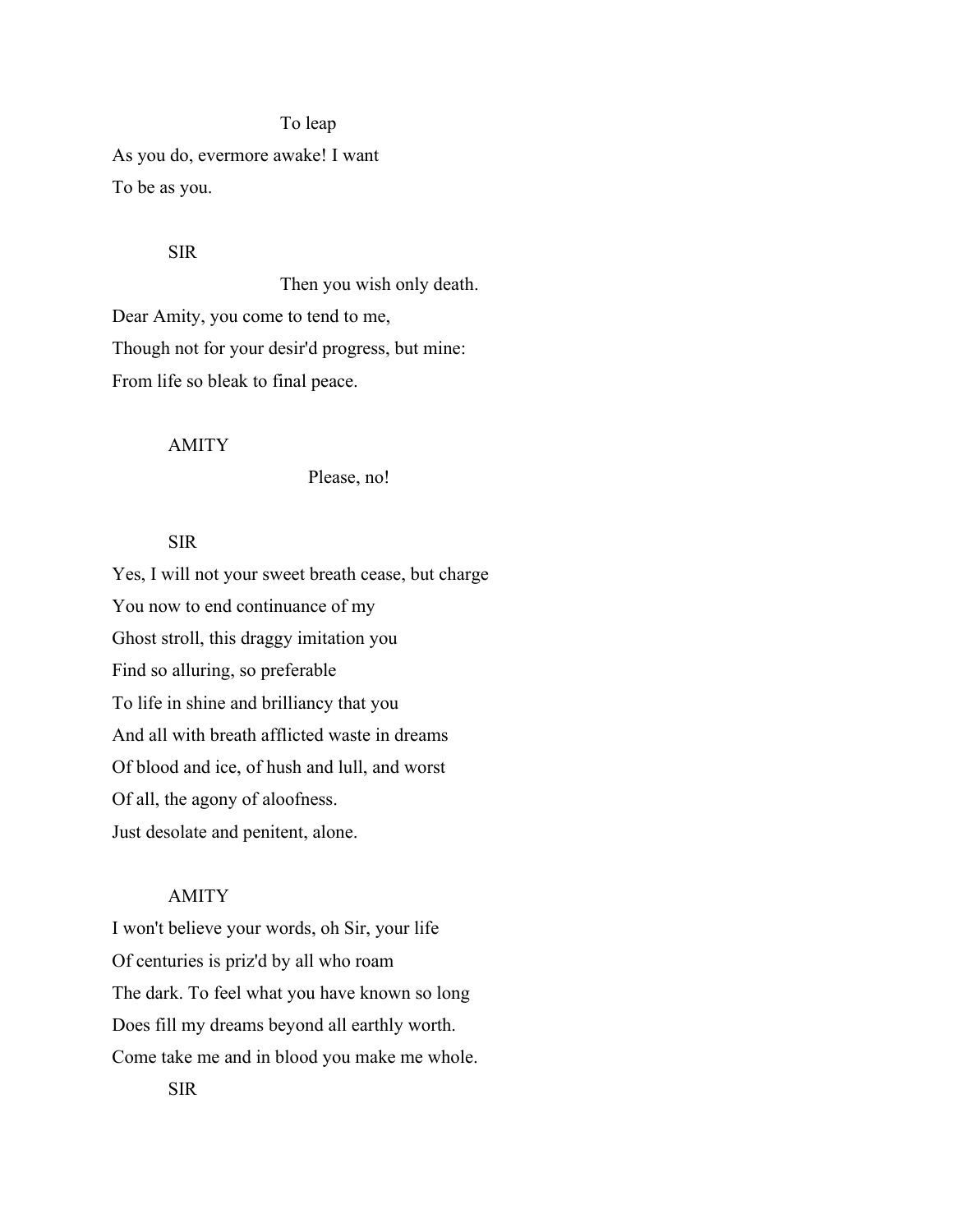The blood to spill tonight is mine, so cease Harangue and slide this branch into my heart.

*SIR offers AMITY a wooden stake.* 

## AMITY

No Sir not me nor you can end a life Beyond the extant mob, refuse\* of day, *\*noun* Sad sheep of night for wolves like us who hunt And reign in everlasting ease and bliss.

#### SIR

O Amity you gleam with ersatz gold, With dreams a child must shed when life makes plain The cheat of fantasy.

#### AMITY

But you are not

A reverie of youth or conjure from A mite. You stand before me and within Me, Sir. Cannot I picture more from life Than death as you do live.

## SIR

But I live not.

## AMITY

You must, to speak so strong to me of death. In you I see the quick of life without The necessary end the mortals dread.

AMITY *(continued)*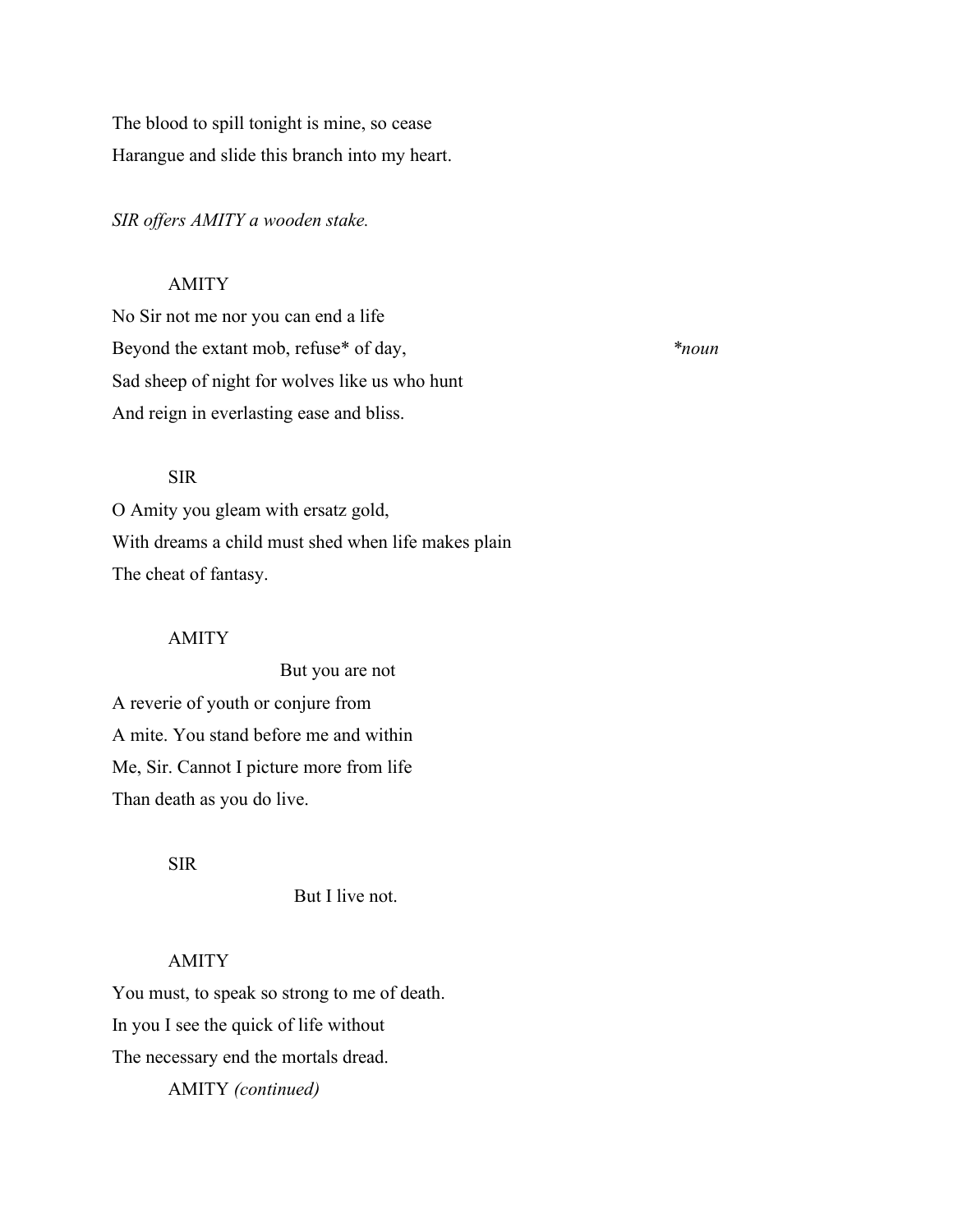Make me with you a sib or better still A wife, and we will dance on graves of those Yet not in womb conceiv'd, forever free!

#### SIR

Deluded girl, this overture must stop!

## AMITY

Then end my plea with prompt activity, And charge my blood with your immortal flame!

*AMITY bares her neck, a gesture not of surrender but bold insistence.* 

*SIR considers her, both appalled and impressed . . . and hungry, despite himself.* 

#### AMITY

All powerful, translate me now with haste!

## *SIR wavers.*

# AMITY For me, for us, for all who roam the night Just take me from this mortal drag to --

#### SIR

-- Noooooo!

*SIR surrenders to his desires, grasps AMITY in his arms, and plunges his teeth into her neck.* 

*He sups, moaning and swooning with hunger, with pleasure, despite disgust with himself.*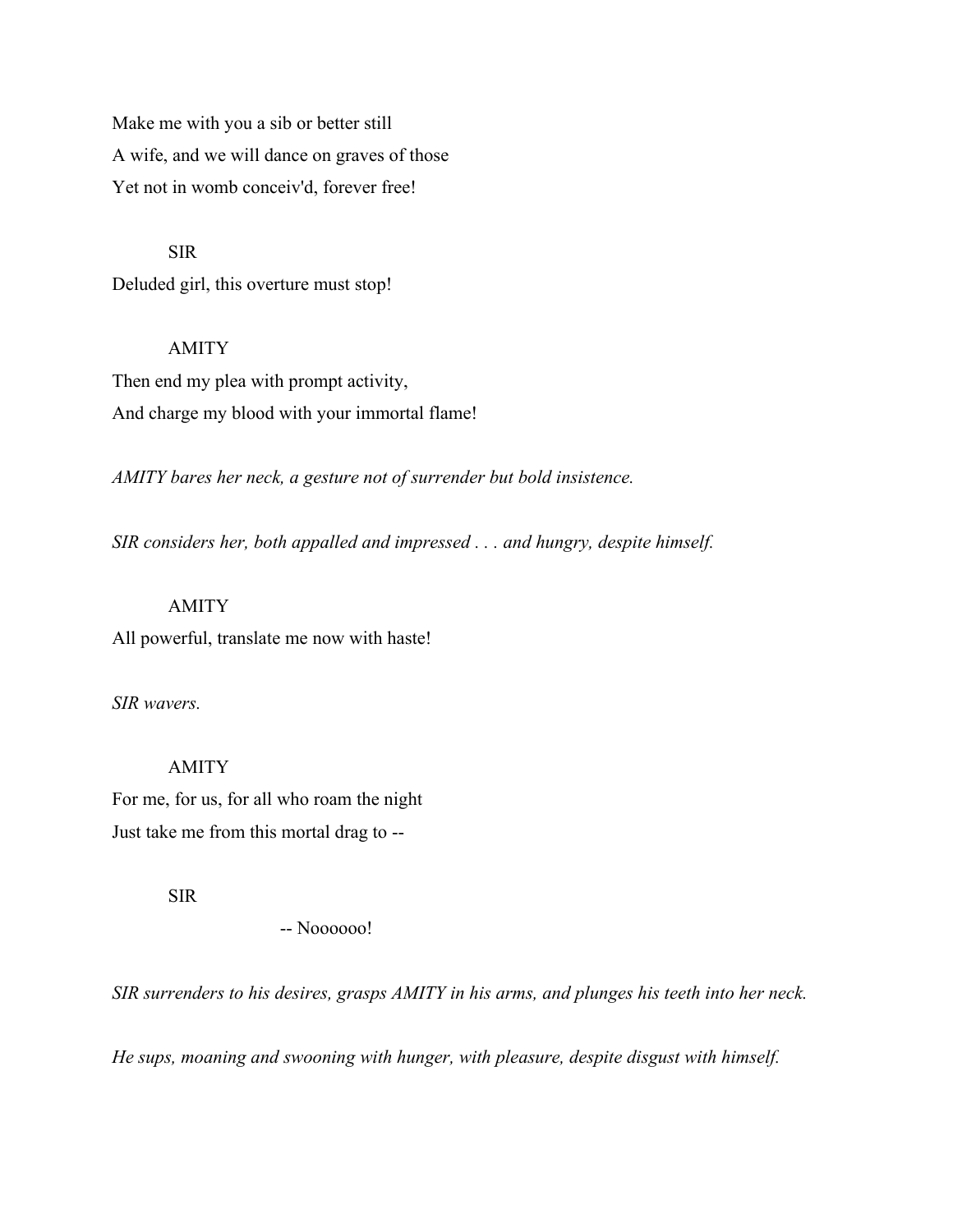*AMITY, smiling, dies, believing she will soon awaken as a vampire. She is mistaken.* 

*Satiated, wobbly, SIR disengages, leaving bloody punctures on AMITY's neck but no mess or gore. AMITY's lifeless body slumps to the floor in a heap. SIR takes a crisp handkerchief from his pocket and dabs his mouth.* 

#### SIR

No acolyte is strong enough to end My farce. If I could feasibly revoke Existence, I would wield the stake myself -- But even in despair I can't let go. O when will hero show to grant release?

*SIR considers AMITY's crumpled form. He gently arranges her in a more respectable pose.* 

#### SIR

My glut will fuel my doom of endless flux, And steal from me the sleep of death I crave. Absurd young colt, to anguish seek like mine When I am but pathetic ghoul too weak To end my life with wither'd hand of mine. Her witless lust for fanciful romance Of blood did doom her ere my thirst for fare Did sap her breath. Her husk will feed the worm. And my regret will goad me to more ache.

*SIR mourns AMITY's death and his own unending life.* 

*End of Play.*